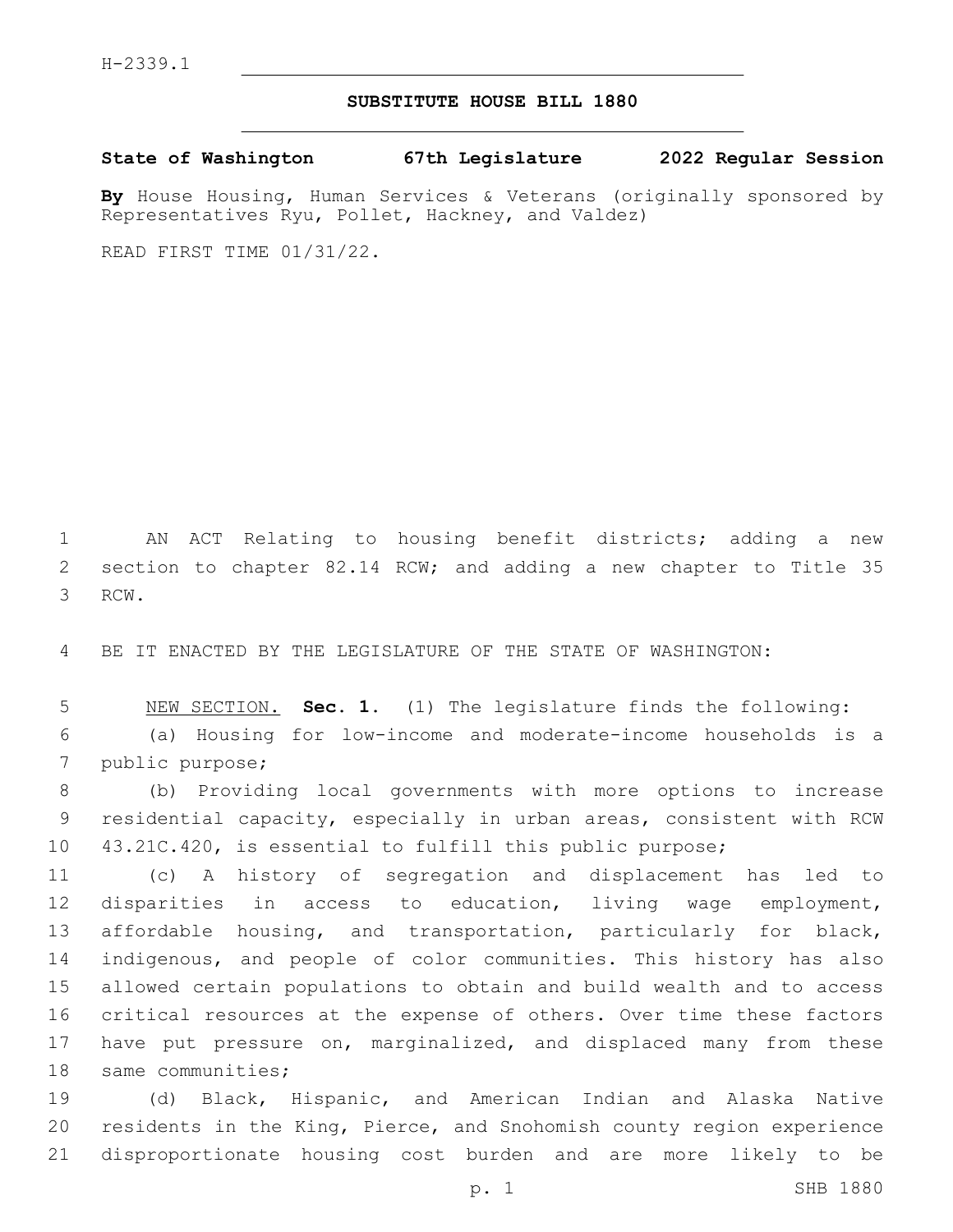renters than homeowners. According to 2018 data from the federal housing and urban development department, the rates of homeownership for black residents were half the rate for white residents of the region. Black renters are also 30 percent more likely to be cost- burdened than white renters, and black homeowners are 38 percent more likely to be cost-burdened than white homeowners. Similar disparities exist for Hispanic populations whose rates of homeownership are 58 percent of the rate of white homeownership, are 17 percent more likely to be rental cost-burdened than white renters, and 25 percent more likely to be owner cost-burdened than white homeowners. American Indian and Alaska Native populations have rates of homeownership that are 71 percent that of white residents, are 12 percent more likely to be rental cost-burdened than white renters, and eight percent more likely to be owner cost-burdened than white homeowners;

 (e) According to the fair housing equity assessment for the central Puget Sound region published by the Puget Sound regional 17 council in 2014:

 (i) Black residents continue to be the most segregated racial group in the region, which data suggests cannot be explained by 20 income differences among racial groups; and

 (ii) White and Asian residents are more likely to live in census tracts with high or very high access to opportunity relative to the total population when compared to foreign-born, American Indian, Hispanic, and black residents who are more likely to live in census tracts with low or very low access to opportunity relative to the total population. Living in poverty is associated with a higher likelihood of living in an area of low or very low access to opportunity, but this cannot explain why black and Hispanic persons living in poverty are more likely to live in areas of low or very low access to opportunity than their white or Asian peers;

 (f) Publicly funded salaried professionals and paraprofessionals such as teachers, firefighters, law enforcement officers, nurses, social workers, and transit operators cannot afford to live in the districts in which they serve due to increasing housing costs;

 (g) Employees of nonprofit organizations who help deliver essential public services on contract, as well as those who help provide essential services to the poor and infirm as part of their organizational mission, are similarly housing cost-constrained;

 (h) The failure to make adequate provision for low-income and moderate-income housing pushes many households to seek housing

p. 2 SHB 1880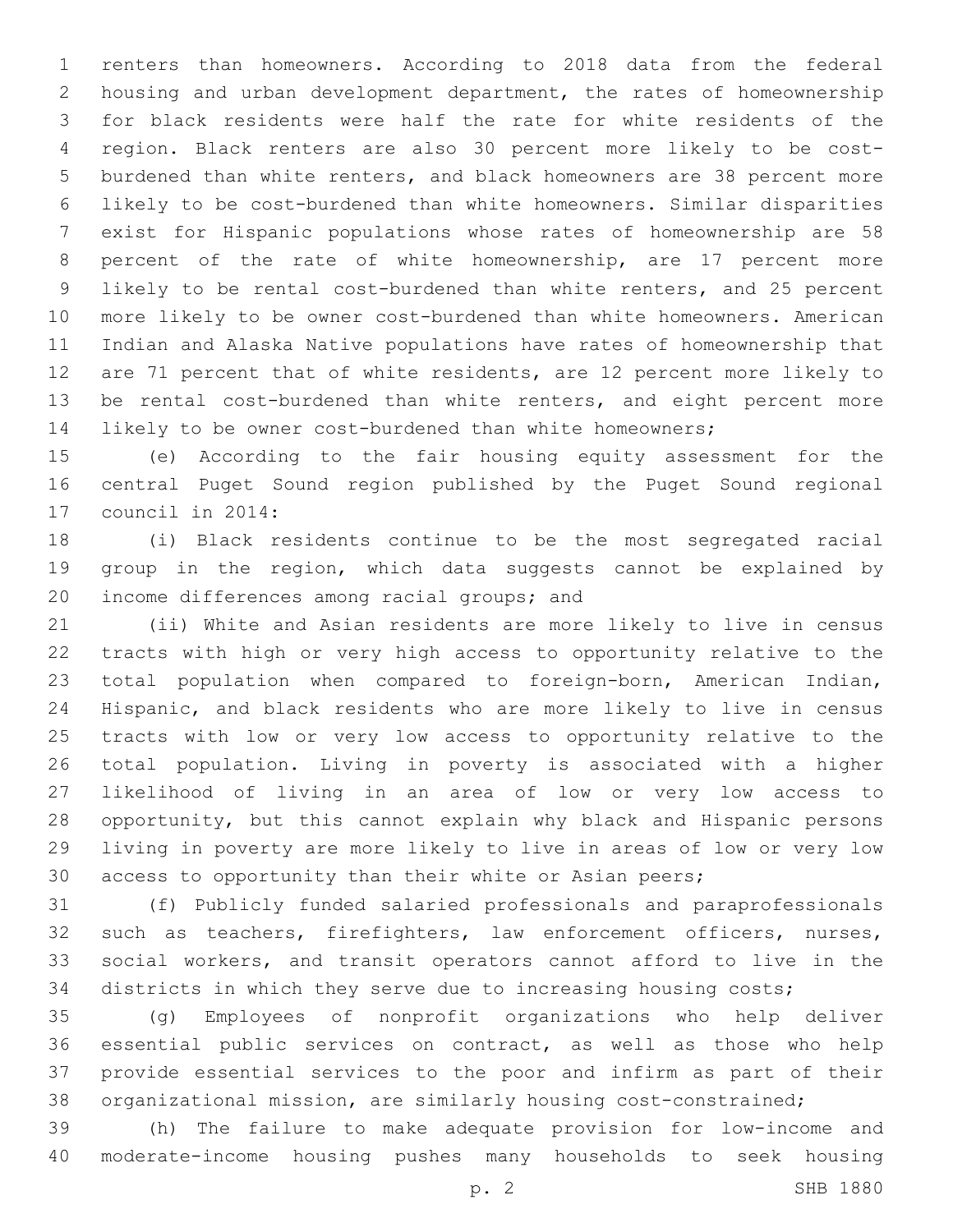further away from work, which leads to increased greenhouse gas emissions from transportation, as well as congestion on state managed transportation infrastructure, so providing for more low-income and moderate-income housing would enable the state to better meet established goals for greenhouse gas emissions reduction and commute trip reduction;6

 (i) Better public policy outcomes, including improvements and benefits to transportation infrastructure and business, will occur if public servants and nonprofit employees can afford to live in the 10 districts they serve;

 (j) Communities across the state are facing an affordable housing crisis and there is a particularly acute need for affordable housing in the Puget Sound region. With historic investments in transit in the Puget Sound region, communities have the unprecedented and urgent opportunity to plan for, invest in, and build additional affordable housing, ensuring the region gets the most out of these investments in transit while meeting critical economic, environmental, and equity 18 goals; and

 (k) Housing can drive economic growth within neighborhoods if developed with a focus on services, jobs, infrastructure 21 improvements, open spaces, equity, and other elements that make housing vital and economically additive to nearby residents and the 23 region as a whole.

 (2) The legislature intends with this act to establish a housing benefit district pilot program which, using a land acquisition and deployment strategy, would produce more affordable low-income and moderate-income housing, ensuring any loss of affordable housing in a station area is exceeded by new affordable units, to enable all members of the workforce to live in the district in which they serve, including members of racial and ethnic groups disproportionately experiencing adverse housing outcomes, to make sure that the transportation and housing investments in our state help to foster racial equity and rectify discriminatory practices.

 NEW SECTION. **Sec. 2.** The definitions in this section apply throughout this chapter unless the context clearly requires otherwise.

 (1) "Affordable housing" means residential housing for which the monthly costs, including utilities other than telephone, do not 39 exceed: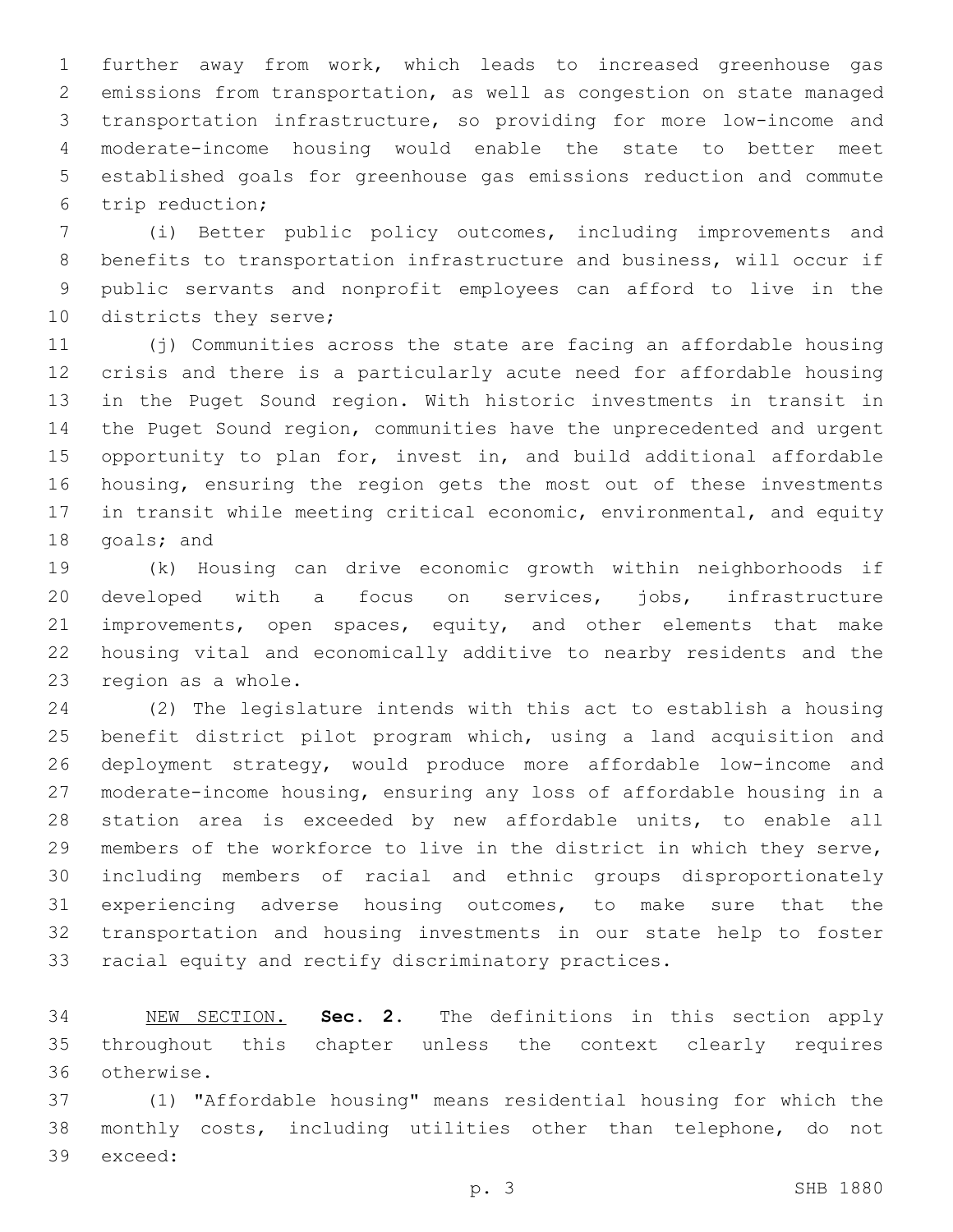(a) For rental housing, 30 percent of the household's monthly 2 income; or

 (b) For owner-occupied housing, 38 percent of the household's monthly income and the total household debt is no more than 45 percent of the monthly household income. For owner-occupied housing, housing costs include mortgage principle, interest, property taxes, homeowner's insurance, homeowner's association fees, and land lease fees, as applicable. Total household debt includes other debt and 9 utilities.

(2) "City" means a city or town as defined in Title 35 RCW.

 (3) "Community land trust" means a community housing development 12 organization:

(a) That is not sponsored by a for-profit organization;

14 (b) That is established to:

 (i) Acquire parcels of land, held in perpetuity, primarily for 16 conveyance under long-term ground leases;

 (ii) Transfer ownership of any structural improvements located on 18 such leased parcels to the lessee; and

 (iii) Retain a preemptive option to purchase any such structural improvement at a price determined by formula that is designed to ensure that the improvement remains affordable to low-income and 22 moderate-income families in perpetuity;

 (c) Whose corporate membership is open to any adult resident of a particular geographic area specified in the bylaws of the 25 organization; and

(d) Whose board of directors:26

 (i) Includes a majority of members who are elected by the 28 corporate membership; and

 (ii) Is composed of equal numbers of: (A) Lessees pursuant to (b) of this subsection; (B) corporate members who are not lessees; and (C) any other category of persons described in the bylaws of the 32 organization.

 (4) "District" means a housing benefit district established under this chapter by the city legislative authority of a city authorized to participate in the housing benefit district pilot program. A district established by a participating city must have jurisdictional boundaries that are coextensive with the city's boundaries.

 (5) "Extremely low-income household" means a single person, family, or unrelated persons living together whose income is at or below 30 percent of the median income, as determined by the United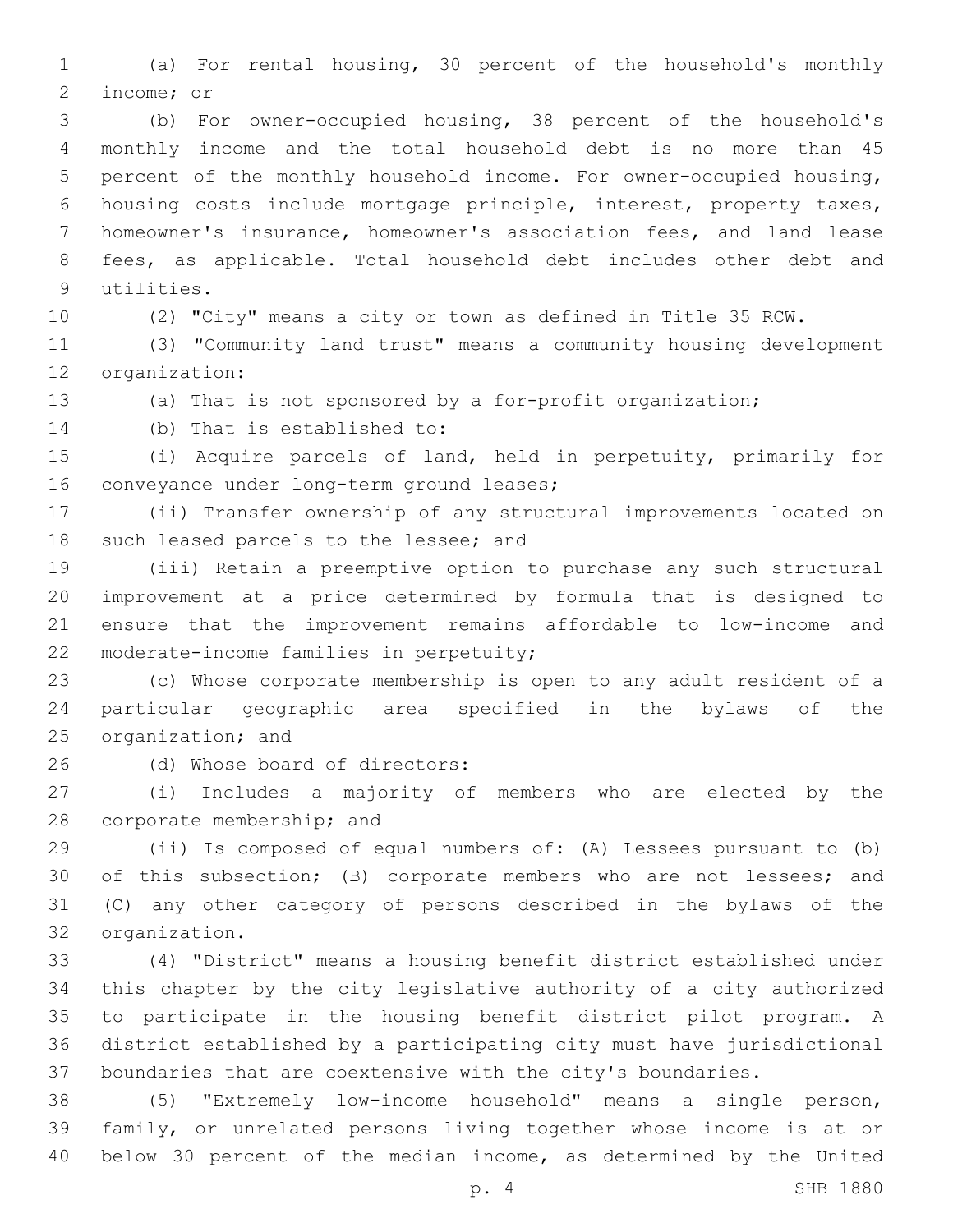States department of housing and urban development, with adjustments for household size, for the county where the taxing district is located.3

 (6) "Low-income household" means a single person, family, or unrelated persons living together whose income is above 50 percent and at or below 80 percent of the median income, as determined by the United States department of housing and urban development, with adjustments for household size, for the county where the taxing 9 district is located.

10 (7) "Major transit stop" means:

 (a) A stop on a high capacity transportation system funded or expanded under the provisions of chapter 81.104 RCW;

13 (b) Commuter rail stops;

 (c) Stops on rail or fixed guideway systems, including 15 transitways;

 (d) Stops on bus rapid transit routes or routes that run on high occupancy vehicle lanes with service at intervals no greater than 15 minutes apart for five hours during the peak hours of operation on 19 weekdays; or

 (e) Stops for a bus or other transit mode providing actual fixed route service, or circulator service to another form of frequent transit, at intervals of at least 15 minutes for at least five hours 23 during the peak hours of operation.

 (8) "Moderate-income household" means a single person, family, or unrelated persons living together whose income is above 80 percent and at or below 120 percent of the median income, as determined by the United States department of housing and urban development, with adjustments for household size, for the county where the taxing 29 district is located.

 (9) "Participating city" means a city that is authorized to create a housing benefit district under the pilot program established 32 in section 3 of this act.

 (10) "Permanently affordable homeownership" means homeownership 34 that:

 (a) Is sponsored by a nonprofit organization or government 36 entity;

 (b) Is subject to a ground lease or deed restriction that 38 includes a:

 (i) Resale restriction designed to provide affordability for 40 future low-income and moderate-income homebuyers;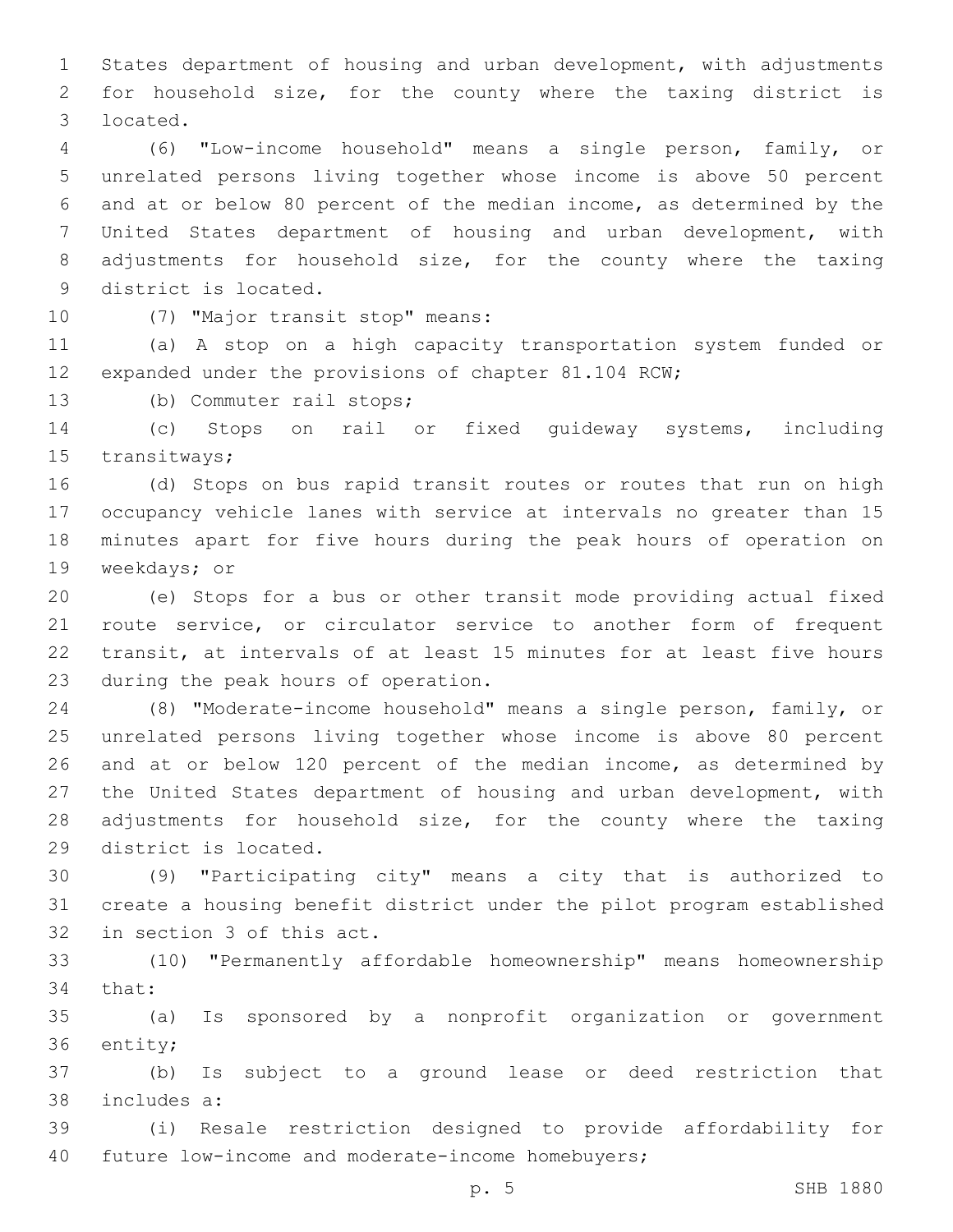(ii) Right of first refusal for the sponsor organization to 2 purchase the home at resale; and

 (iii) Requirement that the sponsor must approve any refinancing, 4 including home equity lines of credit;

5 (c) Allows the sponsor organization to:

 (i) Execute a new ground lease or deed restriction with a duration of at least 99 years at the initial sale and with each 8 successive sale; and

 (ii) Support homeowners and enforces the ground lease or deed 10 restriction.

 (11) "Station area" means an area within one-half mile, including contiguous full and partial blocks as defined by the street grid, of a major transit stop that is zoned to have an average minimum density 14 of at least 15 dwelling units per gross acre.

 (12) "Station area plan" means a subarea plan adopted under RCW 16 43.21C.420.

 (13) "Very low-income household" means a single person, family, or unrelated persons living together whose income is above 30 percent and at or below 50 percent of the median income, as determined by the United States department of housing and urban development, with 21 adjustments for household size, for the county where the taxing 22 district is located.

 NEW SECTION. **Sec. 3.** (1) Cities with a population, as of April 1, 2021, between 110,000 and 115,000 in a county located west of the crest of the Cascade mountains with a population between 825,000 and 840,000; cities with a population between 55,000 and 60,000 or 105,000 and 110,000 in a county located west of the crest of the Cascade mountains with a population between 2,250,000 and 2,300,000; and cities with a population between 217,000 and 220,000 in a county located west of the crest of the Cascade mountains with a population between 920,000 and 930,000 are authorized to establish a housing benefit district within their city boundaries for the purpose of acquiring, land banking, predevelopment contracting, selling, improving, funding, and leasing land for the creation of affordable low-income and moderate-income housing and community development projects within their city boundaries consistent with any existing state, regional, or county housing plans and chapter 43.185B RCW.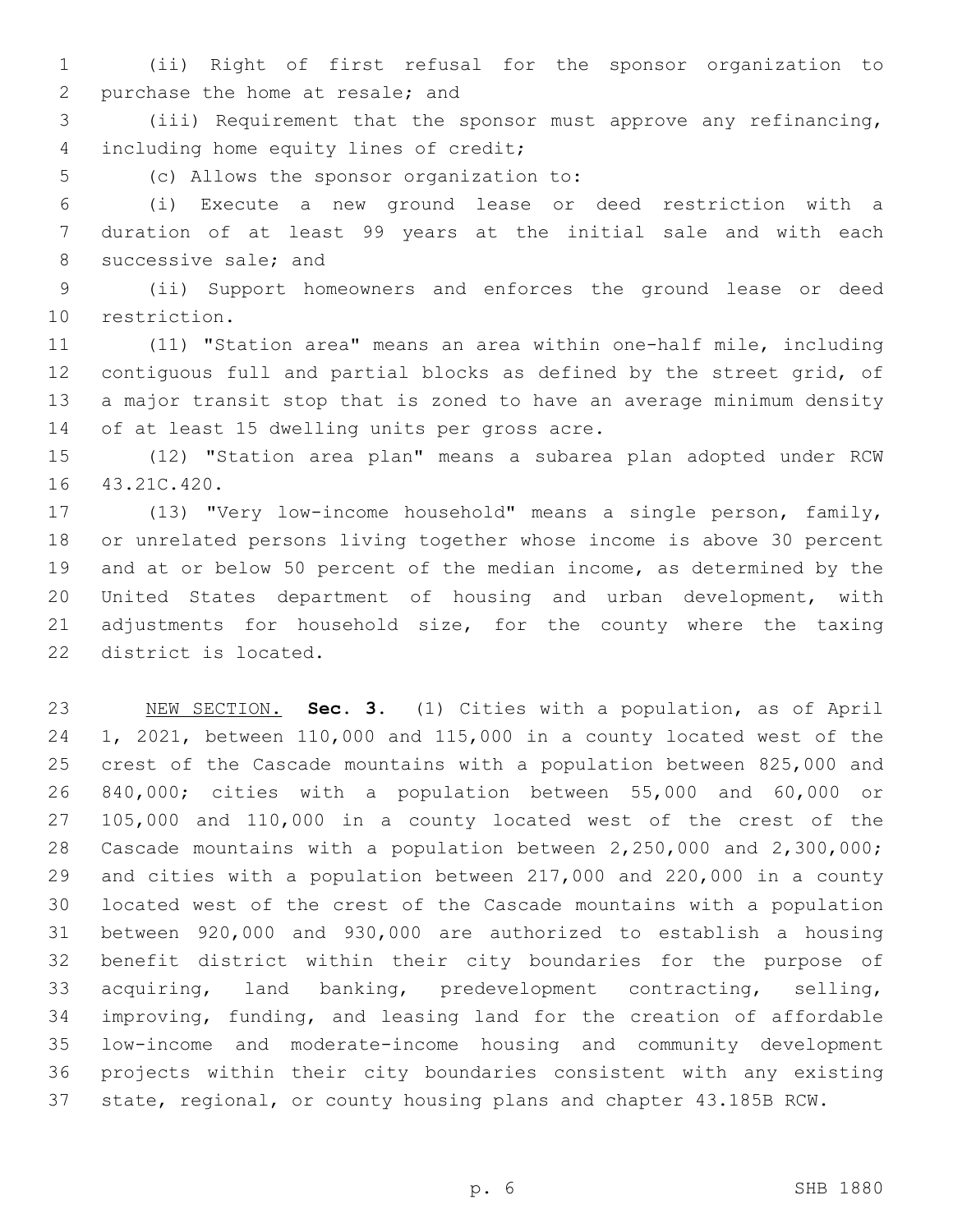(2) The members of the legislative authority of a city participating in the pilot program, acting ex officio and independently, constitute the governing body of the district.

 (3) The treasurer of a city participating in the pilot program shall act as the ex officio treasurer of the district.

 (4) Once a participating city has established a district within its boundaries, the participating city shall plan for and facilitate the following mix of affordable housing within the district:

 (a) A minimum of five percent affordable to extremely low-income 10 households;

 (b) A minimum of 10 percent affordable to very low-income 12 households;

(c) A minimum of 19 percent affordable to low-income households;

 (d) A minimum of 33 percent affordable to moderate-income 15 households; and

16 (e) The remainder at market rate.

 (5) A city establishing a district within a county with a population of at least 750,000 must adopt an equitable station area plan. Station area plans must be approved by the advisory board created in section 7 of this act and include an equitable framework with equity goals. Districts must submit any subsequent amendments to station area plans to the advisory board for approval.

 (6) A district established by a city participating in the pilot program is a municipal corporation, an independent taxing "authority" within the meaning of Article VII, section 1 of the Washington state Constitution, and a "taxing district" within the meaning of Article VII, section 2 of the Washington state Constitution.

 NEW SECTION. **Sec. 4.** A housing benefit district shall by covenant, deed restriction, and contract ensure that the properties which it transfers or arranges to develop for housing purposes meet or exceed the minimum affordable housing mixture requirements of section 3(4) of this act; and, that the overall mixture of housing developed shall result in a net gain in extremely low-income, very low-income, and low-income housing from the levels existing at the time of formation of the district. Once a housing benefit district is established and housing has been developed and opened for residency, participating cities must conduct regular audits of those housing units built to date on properties of which the district has either transferred ownership for housing purposes or retained ownership and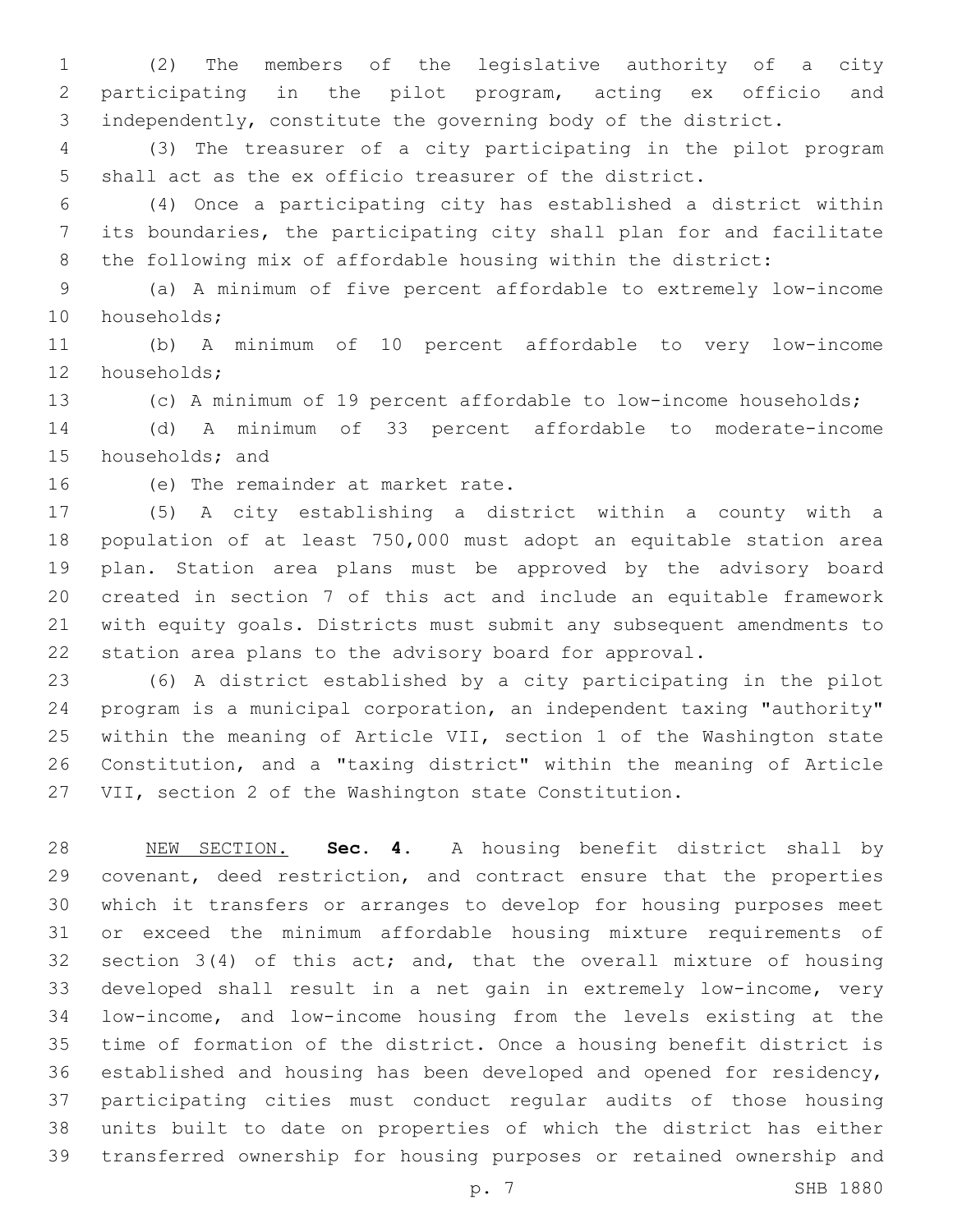developed for housing to ensure that the district and current owners or operators of such housing units are achieving the affordable housing mix as required by section 3(4) of this act. Audits shall be performed every three years, and at least one-third of all units must be audited during each three-year cycle, with the entire number of units audited after three audit cycles. The audit should determine whether there is a net gain of affordable housing within each quartile below median income within the station area. Audits shall be conducted at the expense of the housing benefit district. If any owner or manager of housing units is determined by the audits required by this section to not be offering units deemed affordable to the residents pursuant to the mixture of affordability established by the district, the auditing city shall provide notice to the district and establish a plan to bring the owner or manager into compliance for minor or inadvertent variation from the plan. For significant variances from the affordable housing plan and commitments, the city shall notify the department of revenue and the state, county, and city shall require repayment of any tax preference provided on the basis of the owner providing affordable housing for 20 all years during which the owner was not substantially in compliance; and may issue penalties up to the difference between the market rate at which units were offered and the affordable housing rental rate which would have been charged if the owner or manager was compliant with the plan. Penalties collected by the city shall be used solely for purposes associated with providing affordable housing and related 26 services as defined in section 6 of this act.

 NEW SECTION. **Sec. 5.** A new section is added to chapter 82.14 28 RCW to read as follows:

 (1) A city participating in the housing benefit district pilot program authorized in section 3 of this act may impose a sales and use tax in accordance with the terms of this chapter. The tax is in addition to other taxes authorized by law and must be collected from those persons who are taxable by the state under chapters 82.08 and 82.12 RCW upon the occurrence of any taxable event within the city. The rate of tax for a participating city may not exceed 0.025 percent of the selling price in the case of a sales tax or value of the 37 article used in the case of a use tax.

 (2) The tax imposed under subsection (1) of this section must be deducted from the amount of tax otherwise required to be collected or

p. 8 SHB 1880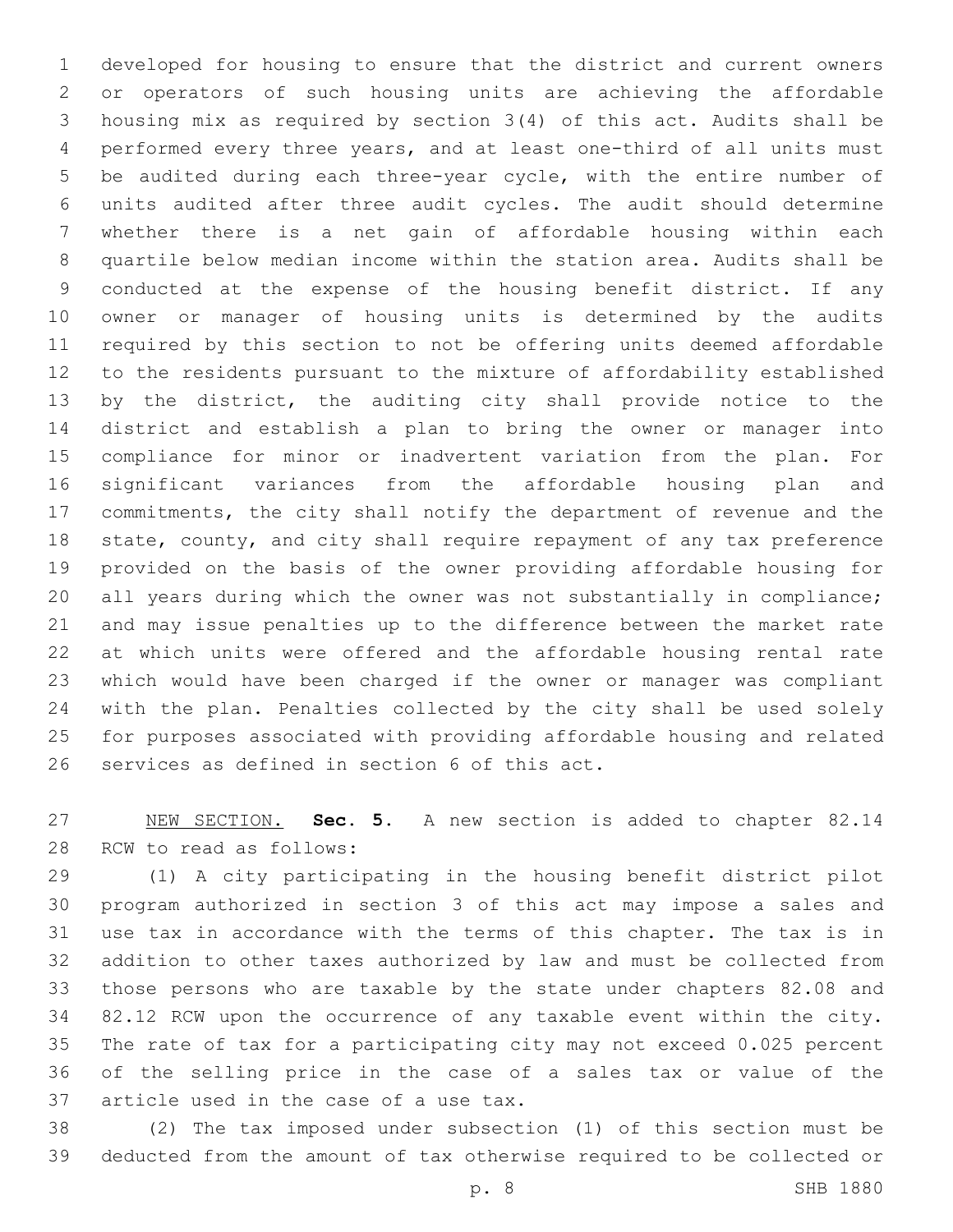paid over to the department under chapter 82.08 or 82.12 RCW. The department must perform the collection of such taxes on behalf of the participating city at no cost to the participating city.

 (3) The tax imposed in this section expires when bonds issued to finance or refinance the purposes defined in section 6 of this act are retired, but not more than 40 years after the tax is first 7 collected.

 (4) Moneys collected under this section may only be used for the purposes set forth in section 6 of this act or to repay bonds issued 10 set forth in section 6 of this act.

 (5) To impose the tax authorized in this section, participating cities must establish a housing benefit district within three years 13 of the effective date of this section.

 (6) To carry out the purposes of this act and notwithstanding RCW 39.36.020(1), a district may issue general obligation bonds without voter approval, not to exceed an amount, together with any other outstanding nonvoter-approved general obligation indebtedness of the district, equal to one and one-half percent of the value of taxable property within the district, as the term "value of the taxable property" is defined in RCW 39.36.015. General obligation bonds shall be issued in accordance with chapter 39.46 RCW. Whenever general obligation bonds are issued to fund specific projects or enterprises that generate revenues, the district may specifically pledge all or a portion of the revenues to pay the principal of and interest on the general obligation bonds. The district may also pledge any other 26 revenues that may be available to the district.

 (7) In addition to general obligation bonds, a district may issue revenue bonds to be issued and sold in accordance with chapter 39.46 29 RCW.

 (8) For purposes of this section, "participating city" means a city that is authorized to create a housing benefit district under the pilot program established in section 3 of this act.

 NEW SECTION. **Sec. 6.** (1)(a) Any moneys received from the taxes imposed under section 5 of this act or penalties issued under section 4 of this act must be spent to implement or reimburse jurisdictions for implementing the purposes of this chapter, including the following:

 (i) Station area planning strategies, including creating new or updating existing plans, including an equitable framework and equity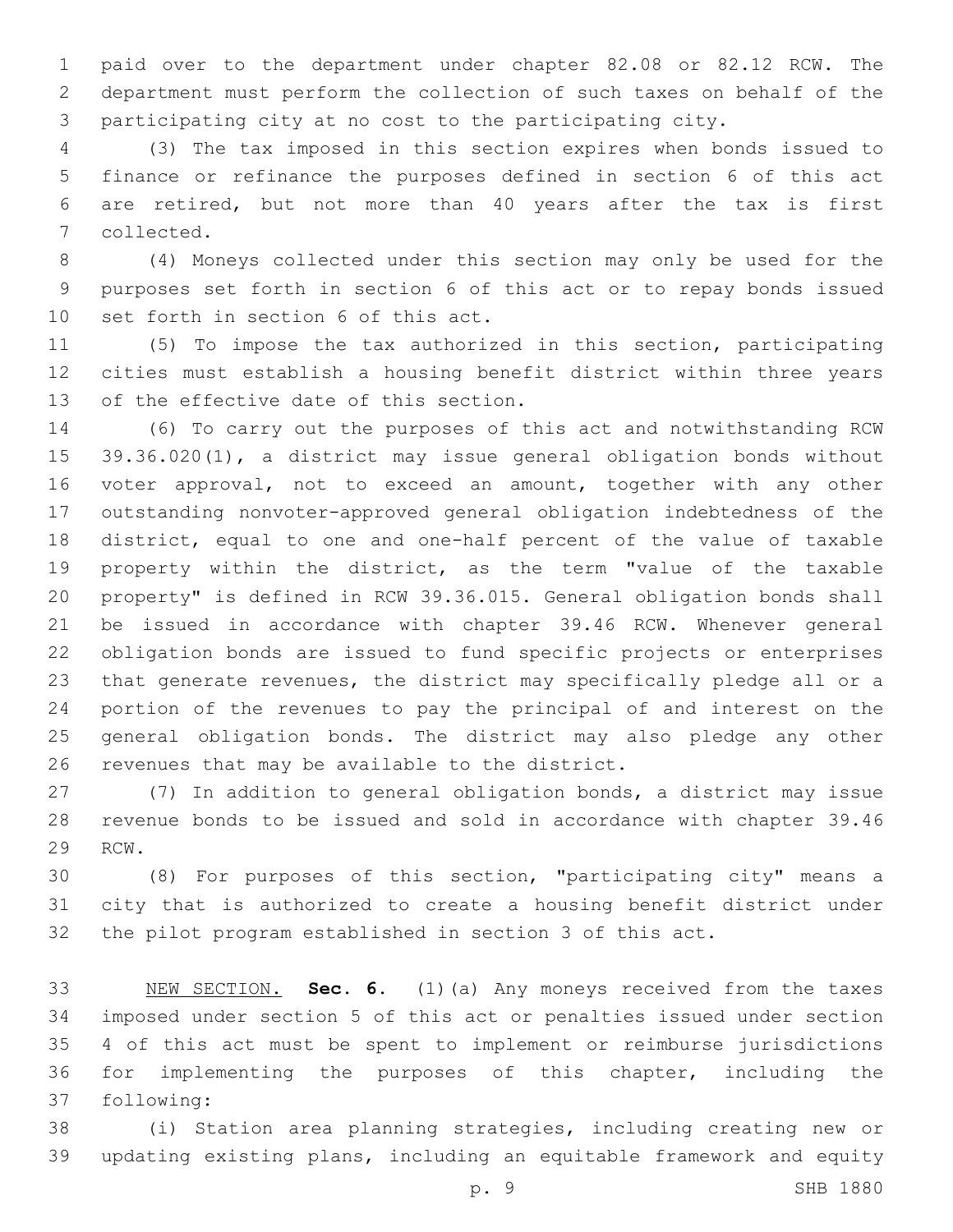goals, identifying a community vision including with those that are most impacted by housing and transportation disparities, assessing the current regulatory environment and identify possible barriers to affordable housing development, assessing displacement risk for current low-income residents and underrepresented racial and ethnic minorities, creating a displacement mitigation plan including an equitable framework and equity goals, promoting equitable homeownership opportunities for underrepresented racial and ethnic minorities, and assessing alternate pathways to ownership models such 10 as community land trusts and limited or shared equity cooperatives;

 (ii) Infrastructure development, such as area-wide environmental 12 plans, sewers, and sidewalks; and

 (iii) Land acquisition, based on equitable station area plans and working with local jurisdictions and both nonprofit and for-profit developers and community land trusts to acquire, assemble, lease, land bank parcels, or sell, in cases where the station area plan clearly demonstrates that it is not financially feasible to lease all development parcels, with the net proceeds directed to subsidies for affordable housing and permanently affordable homeownership and to promote community land trusts and infrastructure costs. Where leasing a development parcel is financially feasible, the housing benefit district may also choose to retain the underlying ownership of the parcel. The housing benefit district shall include in station area plans specific enforceable commitments to include in deed restrictions, covenants, contracts, and leases which ensure that the plan does not reduce the housing units available in the station area for extremely low, very low, and low-income residents; and which establish a plan to meet the affordable housing population requirements in section 3(4) of this act, including minimum expectations for owners and managers of all properties which it has purchased. The housing benefit district shall provide ongoing funding for the jurisdiction or jurisdictions within which the properties purchased by the district lie which is adequate for the jurisdiction to perform the auditing function required pursuant to section 4 of 35 this act.

 (b) For purposes of (a)(iii) of this subsection, land may not be leased or sold at a discounted rate unless affordable housing 38 comprises 100 percent of the units.

 (2) Up to one percent of revenue generated by the taxes imposed 40 under this act may be used to: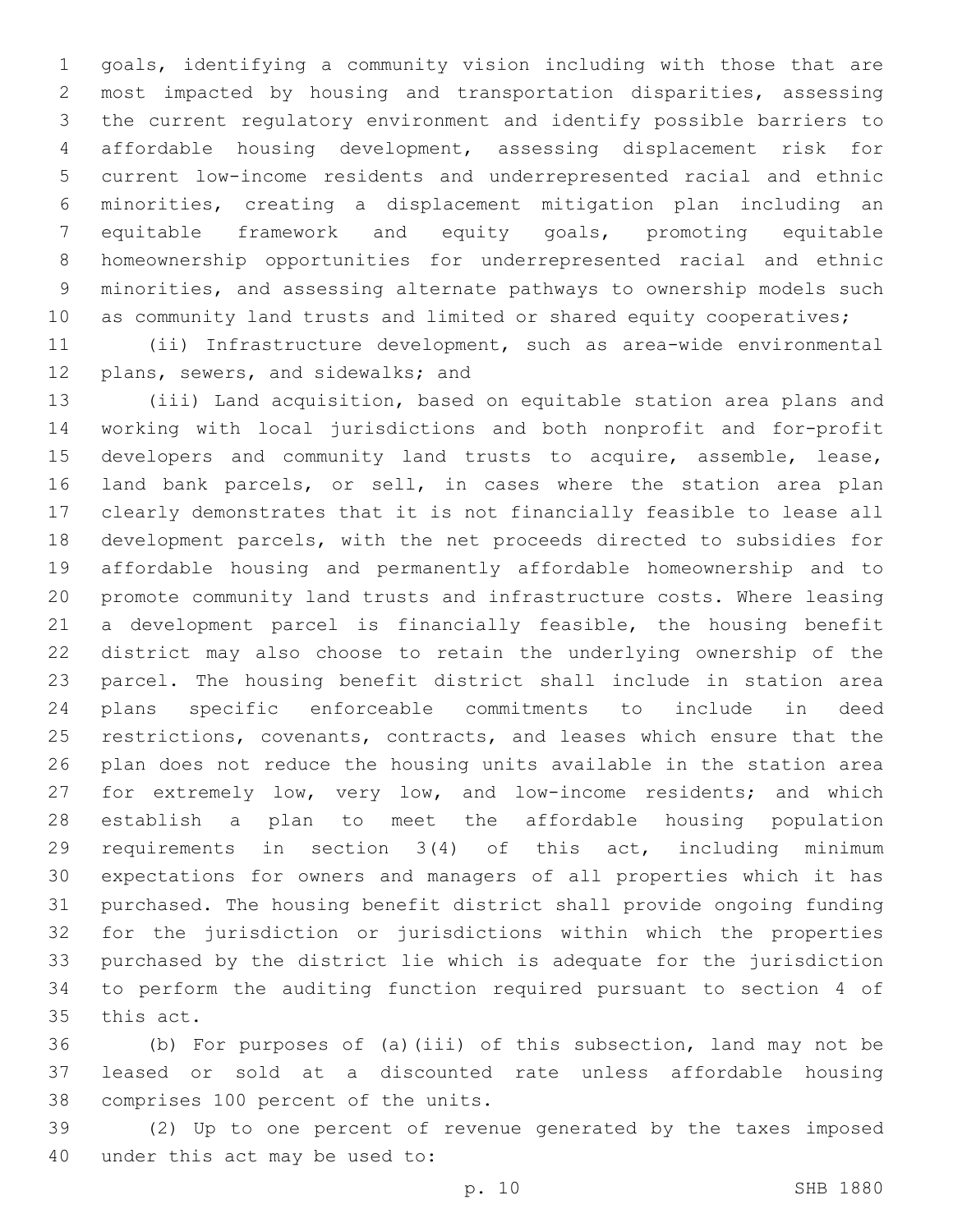(a) Cover the actual costs incurred by the advisory board created in section 7 of this act in the performance of its oversight and 3 technical assistance duties; and

 (b) Compensate housing finance commission staff providing support 5 to the advisory board.

 NEW SECTION. **Sec. 7.** (1) There is hereby established a housing benefit district advisory board, to be appointed by the governor, to provide oversight and technical assistance to districts.

 (2)(a) The governor shall appoint nine members of the advisory board, one of whom shall be appointed by the governor as chair. The advisory board shall consist of the following voting members:

 (i) One member with public or private real estate finance 13 experience;

(ii) One member with affordable housing development experience;

(iii) One member with market rate housing development experience;

 (iv) One member with experience in neighborhood and community 17 planning;

(v) One member with design and architecture experience;

(vi) One member with experience in transit-oriented development;

(vii) One member with economic development experience;

 (viii) One member representing advocates for affordable housing 22 for marginalized communities; and

(ix) One member representing nonprofit housing developers.

 (b) In appointing persons to serve on the advisory board, the governor shall strive to reflect the racial and ethnic makeup of state residents overall to ensure the inclusion of members of racial and ethnic groups disproportionately experiencing severe and moderate 28 housing cost-burden.

29 (c) The term of the persons appointed by the governor, other than the chair, is four years from the date of their appointment, except that the terms of three of the initial appointees are for two years 32 from the date of their appointment.

 (3) The advisory board must review and approve the station area plans submitted by the districts pursuant to section 3(5) of this 35 act.

 (4) Staff to the housing finance commission under chapter 43.180 RCW must provide administrative and staff support to the advisory board and must be compensated for its services as prescribed under